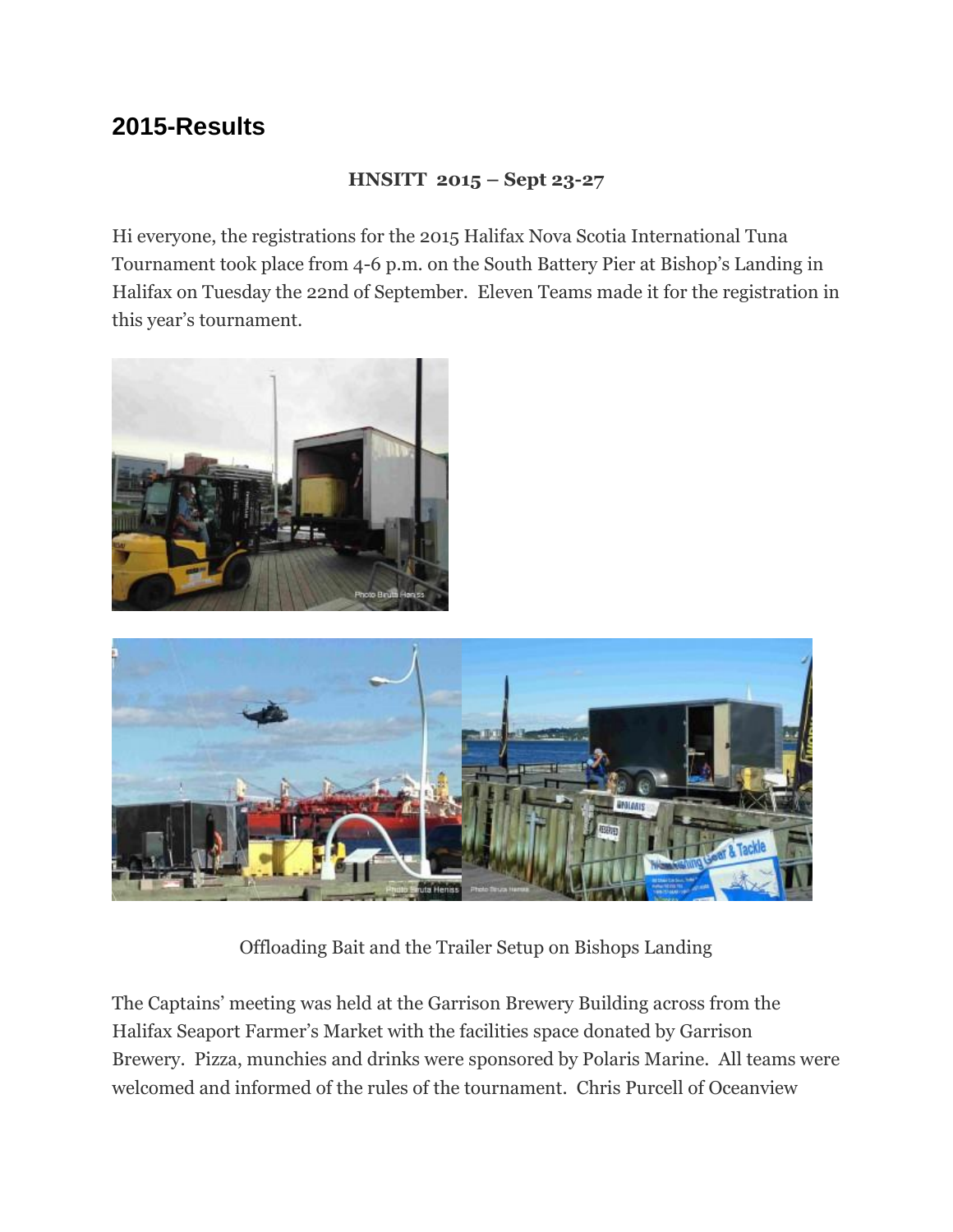Fisheries, who will also be marketing the catch, gave a brief overview of the best methods of handling a Bluefin once landed in order to maximise the value of the fish.



Opening remarks by Ric Hattin Discussion of rules by Fred Voegeli

With those formalities out of the way everyone was keen to get fishing.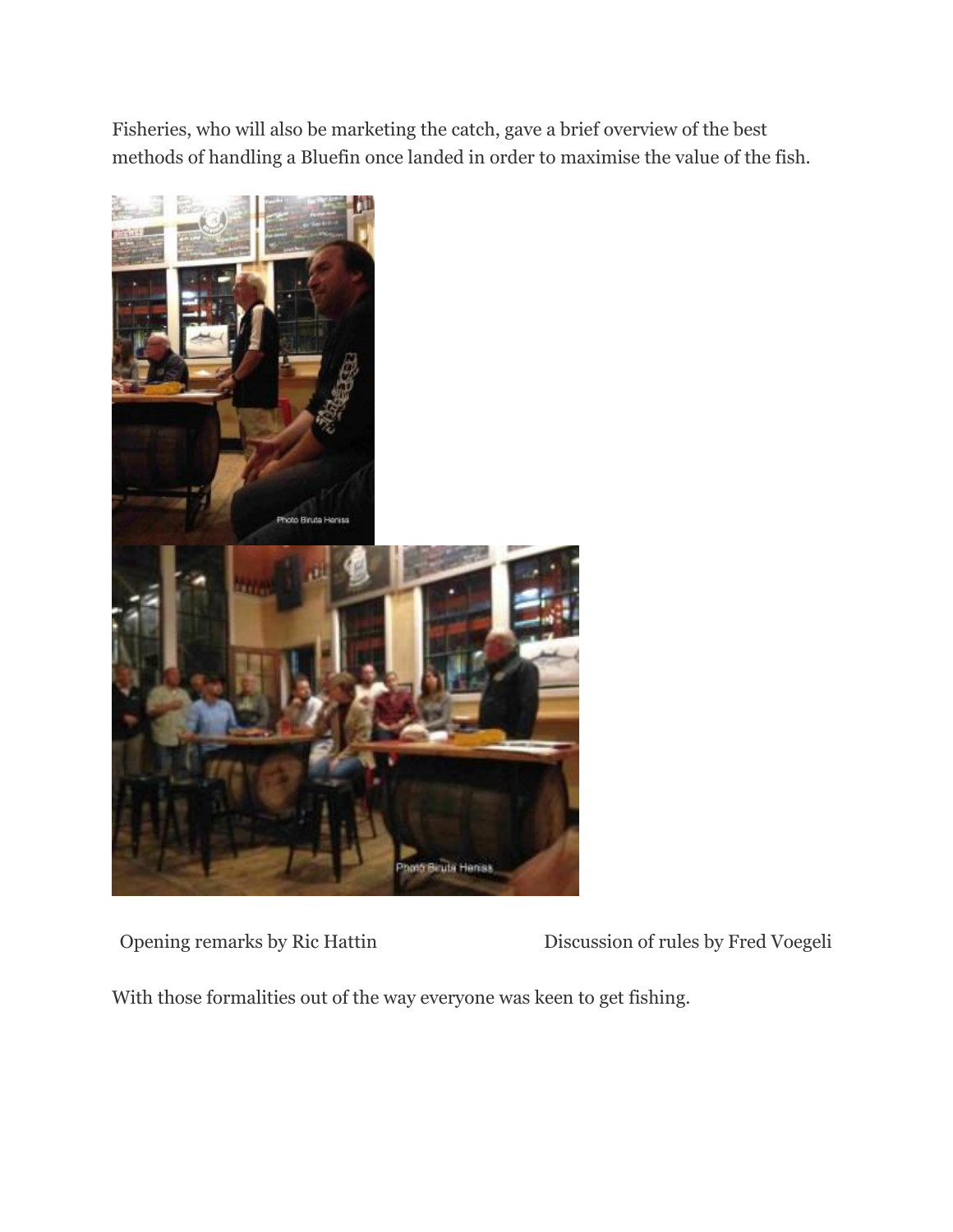## **Teams Entered this year:**

|                | HNSITT TEAM NAME           | CAPTAIN/OPERATOR         |
|----------------|----------------------------|--------------------------|
| $\mathbf{1}$   | Team - Ripley's Believe It | Calvin Ripley            |
| $\overline{2}$ | Team - Lobsters R Us       | Jeffrey Martell          |
| 3              | Team - The Big KaTunas     | Don Cameron              |
| $\overline{4}$ | Team - Contender           | James Smith              |
| $\mathbf 5$    | Team - Pier Pressure       | Vic Heniss               |
| 6              | Team - Gaffer              | Frederick A Voegeli      |
| $\overline{7}$ | Team - Inventive Marine    | James Judge              |
| 8              | Team - Reel Knots          | Greg Mombourquette       |
| 9              | Team - No Time             | Gerard Mombourquette     |
| 10             | Team - Edge                | Richard Bruce            |
| $11\,$         | Team - 21st Century        | Gord Fraser/Greg Sheffer |
|                |                            |                          |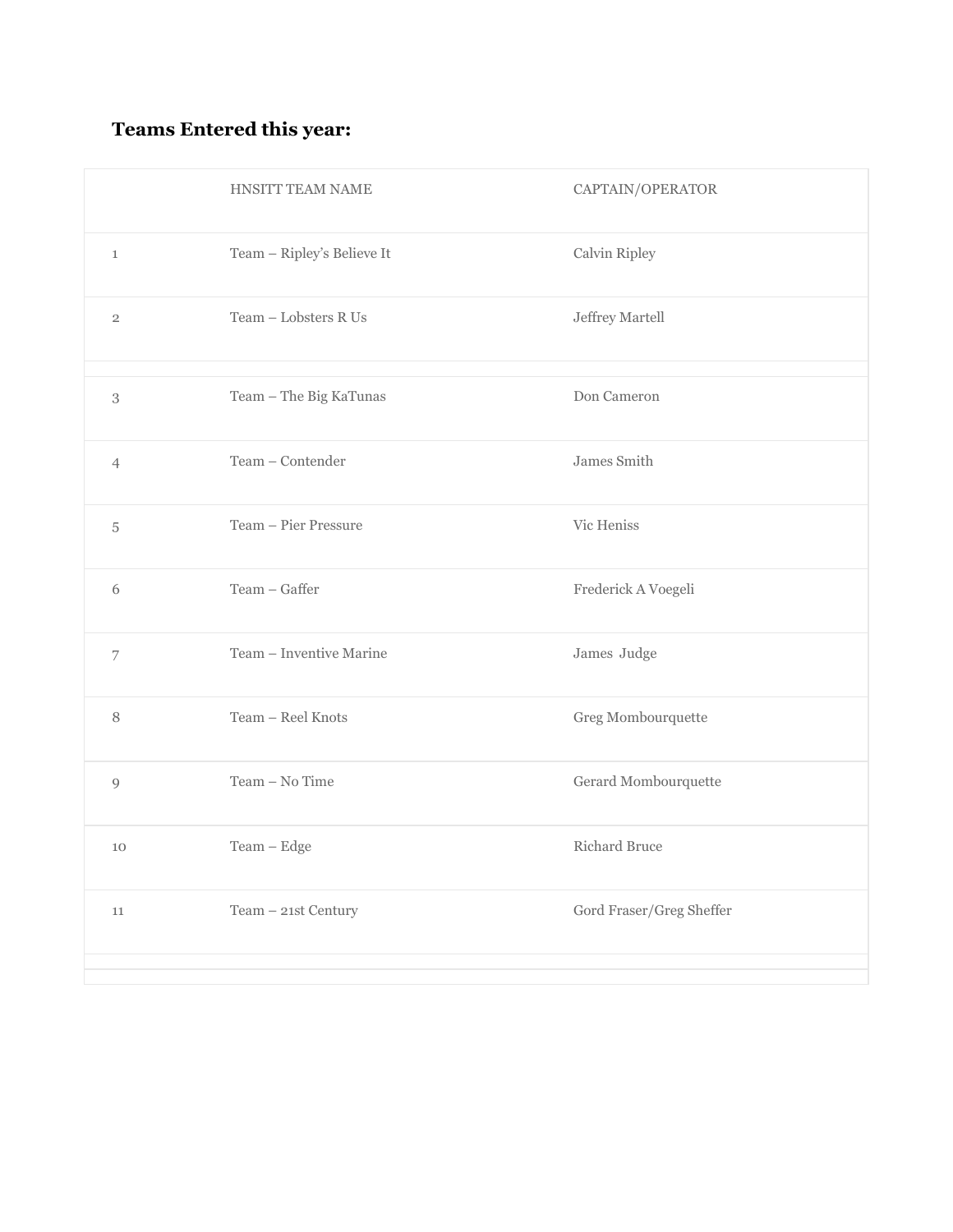#### **Result Board**

# < Nova Scotia International Tuna Tournament Fishing for the Chronicle Herald Cup

| <b>TEAM NAME</b>   | <b>CAPTAIN</b>                            | DAY <sub>1</sub>             | DAY <sub>2</sub> | DAY3        | DA |
|--------------------|-------------------------------------------|------------------------------|------------------|-------------|----|
| RIPLEY'S BELIEVE 1 | CALVIN RIPLEY                             |                              |                  |             |    |
| LOBSTERS R US      | KERRY GRACIE                              |                              |                  |             |    |
| BLANDFORD BLUEFIN  | DAVID MURPHY                              |                              |                  |             |    |
| THE BIG KATUMAS    | DON CAMERON                               |                              |                  |             |    |
| TEAM CONTENDER     | JAMES SMITH                               | 0.430                        |                  |             |    |
| TEAM PIER PRESSURE | VIE HENISS                                |                              |                  |             |    |
| CARFFER            | FRED VOGGELI                              | <b><i>SINGLE SHANGER</i></b> |                  |             |    |
| <b>TEAM EDGE</b>   | DAVE EDGELOME / RICHARD SKUDE             |                              |                  |             |    |
| 21st CENTURY       | GREE SNEFFER                              |                              | 390 161          | (0)<br>3001 |    |
| REEL KNOTS         | GREG MONBOURGUETTE                        | $\rightarrow$                | 260195           |             |    |
| $No$ TIME          | GERRAD                                    |                              | 10.5             |             |    |
| INVENTIVE MARINE   | JAMIE JUDGE                               |                              | 局                | 948         |    |
|                    |                                           | $-4.1 - 175$                 |                  |             |    |
|                    |                                           |                              |                  |             |    |
|                    |                                           |                              |                  |             |    |
|                    | <b>Total Catch</b>                        |                              |                  |             |    |
|                    | <b>Tournament Proceeds Donated to IWK</b> |                              |                  |             |    |
|                    |                                           |                              |                  |             |    |
|                    |                                           |                              |                  |             |    |

**Day 1 – Wednesday (23rd) Results**

The boats headed out at 8 am today to a gorgeous day of fishing with light winds and broken clouds in the morning and bright and sunny condition in the afternoon. Tuna are around as virtually everyone reported seeing tuna. Three fish were landed today and there were a few additional hook ups but not landed.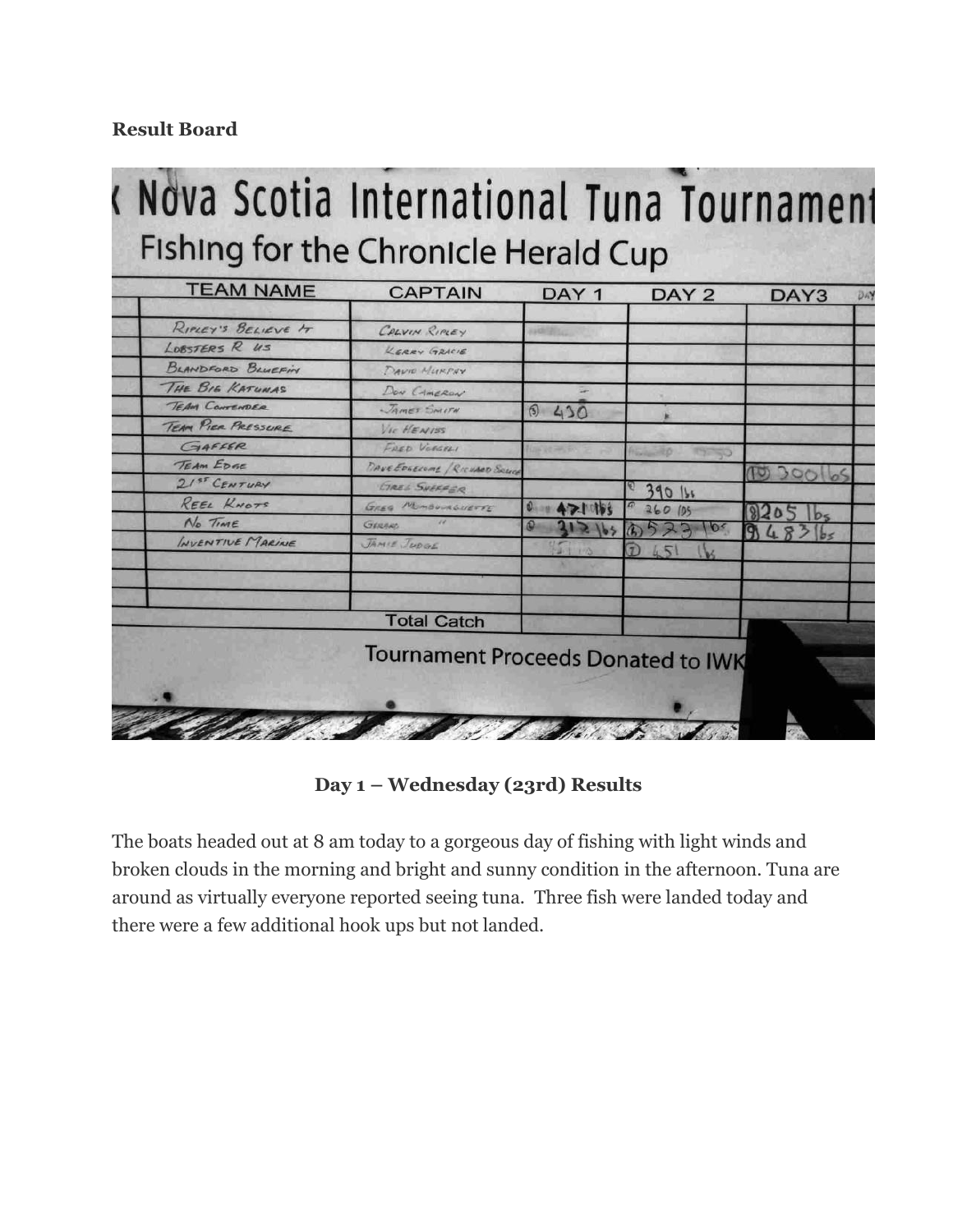#### **Team Reel Knots** – 471 lb Bluefin (**1st Place**)

Caught in the first hours of the tournament.



Team Reel Knots from right to left Mickey Kovacs, Greg Mombourquette, Chris Arcand, Dana Dorey and John Martell

**Team No Time** – 317 lb Bluefin



Team No Time – from left – Gerald Arcand, Gerry Crochene, Ross Sampson and Gerard Mombourquette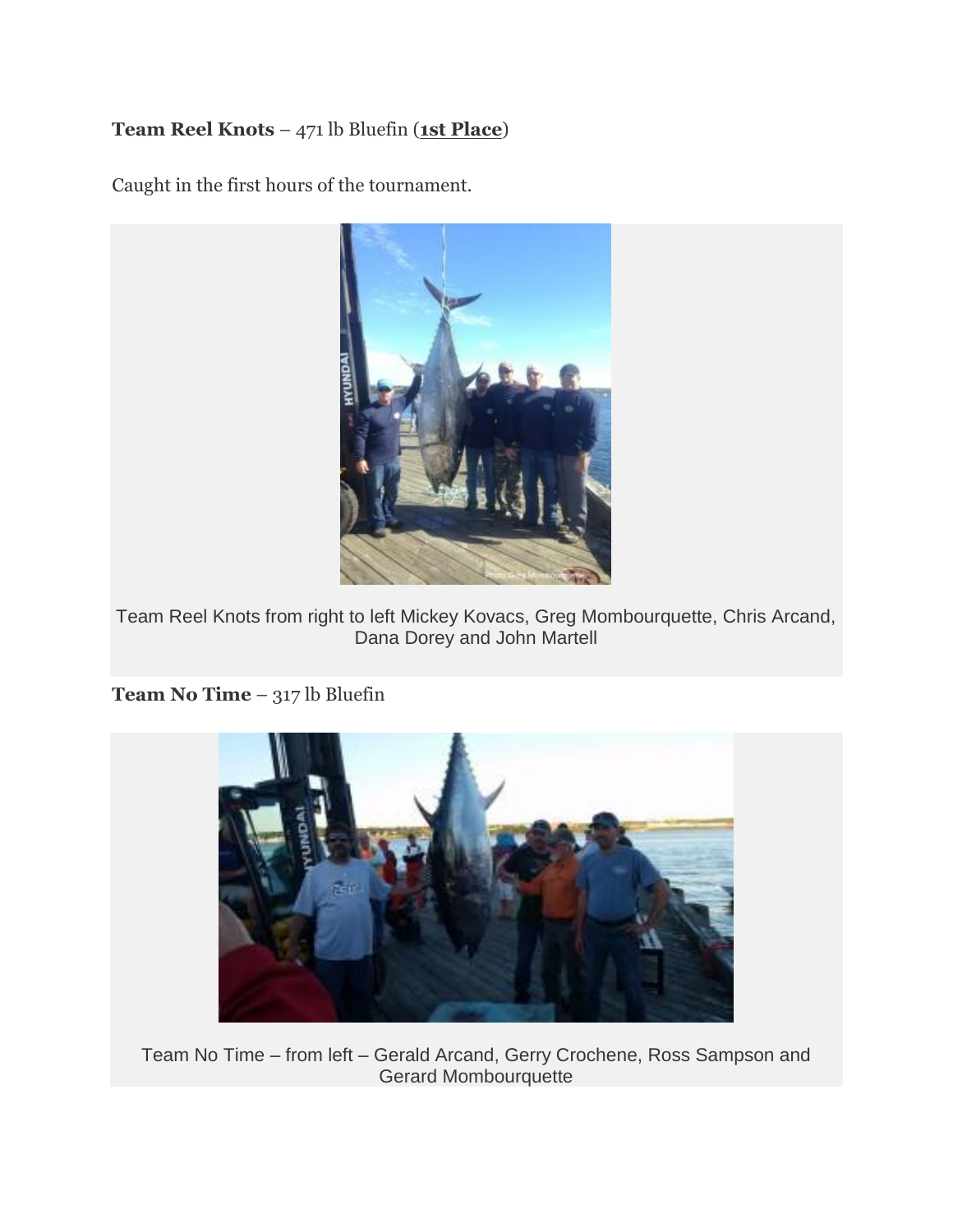#### **Team Contender** – 430 lb Bluefin (**3rd Place**)



Team Contender from left Ross Argante, Dave Greenwood, James Smith and Hugh Smith.

**A SPECIAL NOTE AND THE PRIMARY REASON WE ALL DO THIS.** The photo below is of Team Reel Knots boat with Greg Mombourquette and two special visitors to the tournament docks on Wednesday in the foreground. A dad and his young son who has muscular dystrophy had just come from the IWK where the young man about 4 years old was being fitted with leg braces. We certainly all wish him well.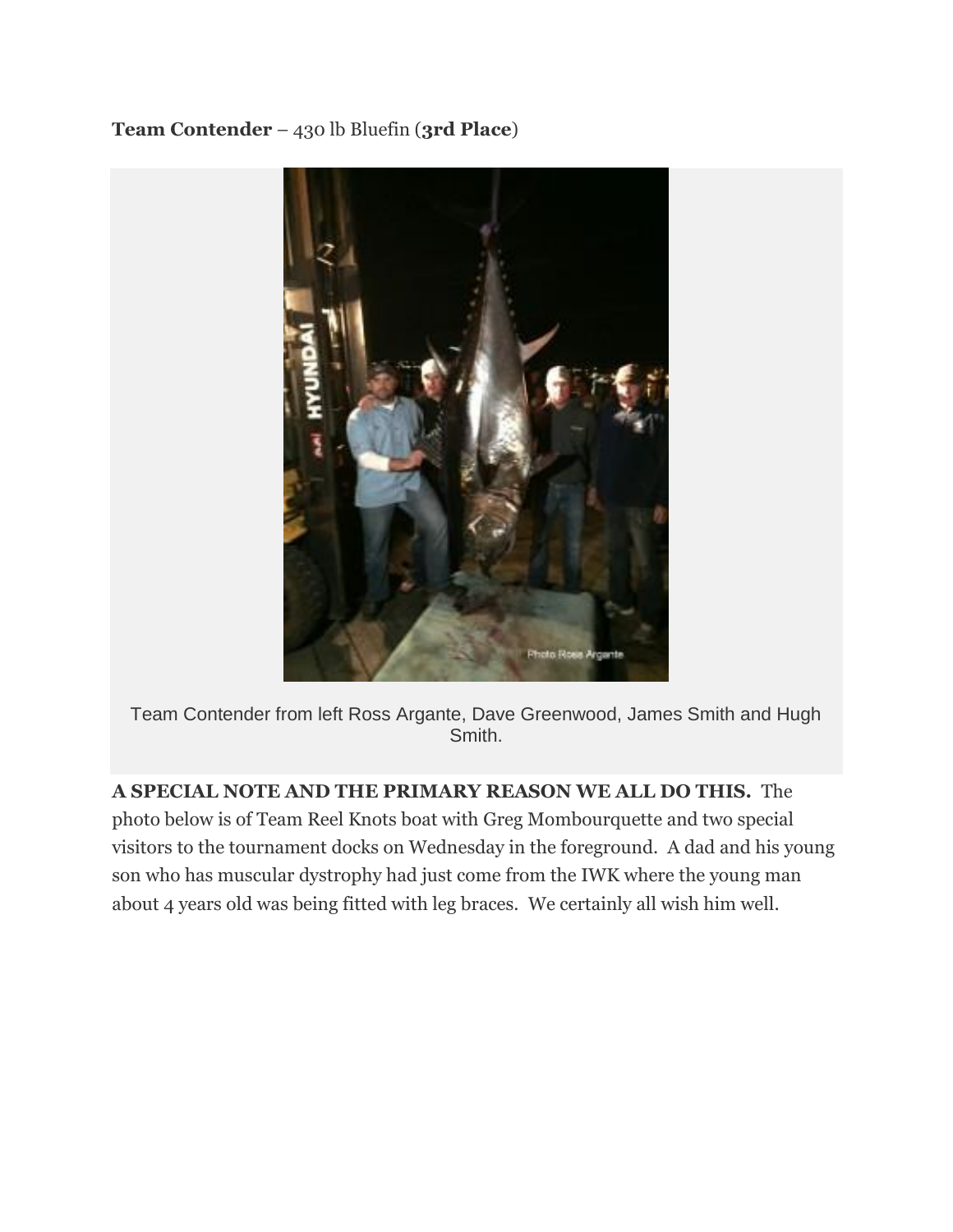

**Day 2 – Thursday (24th) Results**

Day two of the tournament was a bit more blustery with some relatively strong northerlies that moderated through the day. Generally a great fishing day though the morning whitecaps made it a bit difficult to spot tuna rising to the surface. In total four fish were landed through the day with a few additional hookups where the fish managed to win out. In order throughout the day the fish landings were: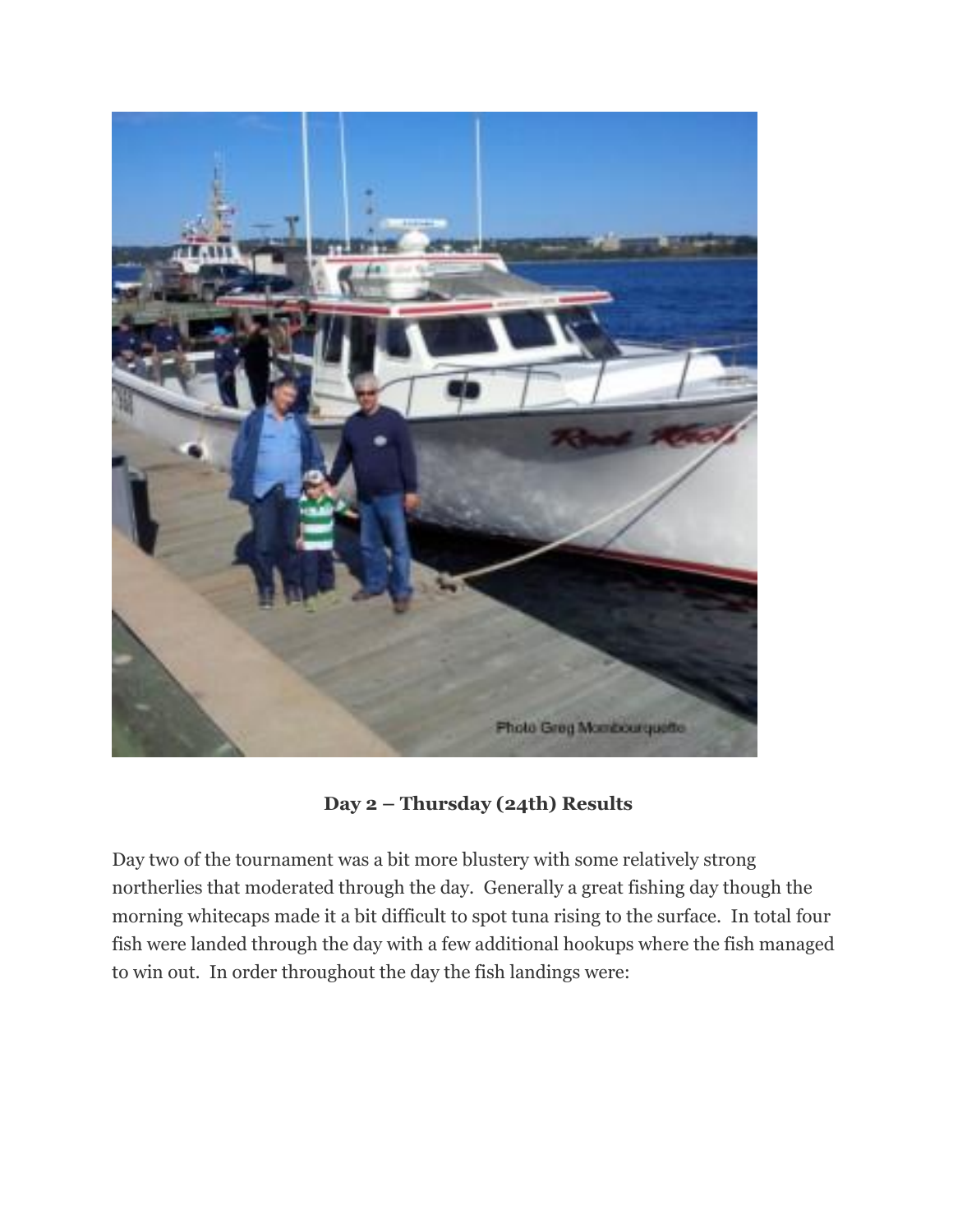**Team Reel Knots** – 260 lb Bluefin (2nd fish for IWK not counted in tournament standing)

**Team 21st Century** – 390 lb Bluefin

**Team No Time** – 573 lb Bluefin (2nd fish for IWK not counted in tournament standing)



Team No Time – from left – Gerald Arcand, Gerry Crochene, Ross Sampson and Gerard Mombourquette

**Team Inventive Marine** – 451 lb Bluefin (**2nd Place**)

#### **Day 3- Friday (25th) Results**

Day three was again a beautiful fishing day with light and variable winds that at times dropped to near nothing and made it necessary to add some helium balloons to help kites stay in the air. Again the Mombourquette teams came through for us and the IWK, adding to their incredibly lucky streak.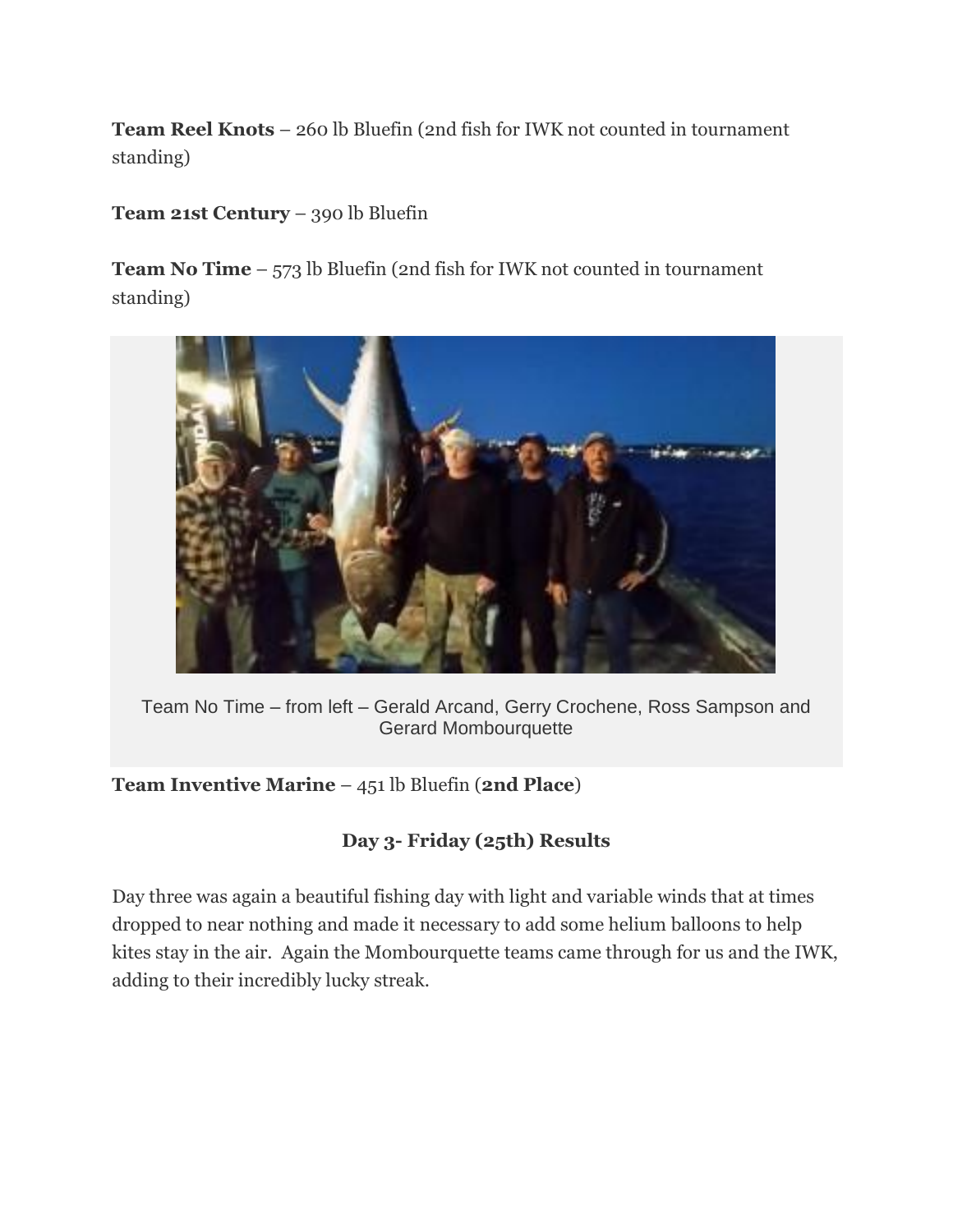**Team Reel Knots** – 205 lb Bluefin (a 3rd fish for IWK not counted in tournament standing)

**Team No Time** – 483 lb Bluefin (a 3rd fish for IWK not counted in tournament standing)



Team No Time – from left – Gerald Arcand, Gerry Crochene, Ross Sampson and Gerard Mombourquette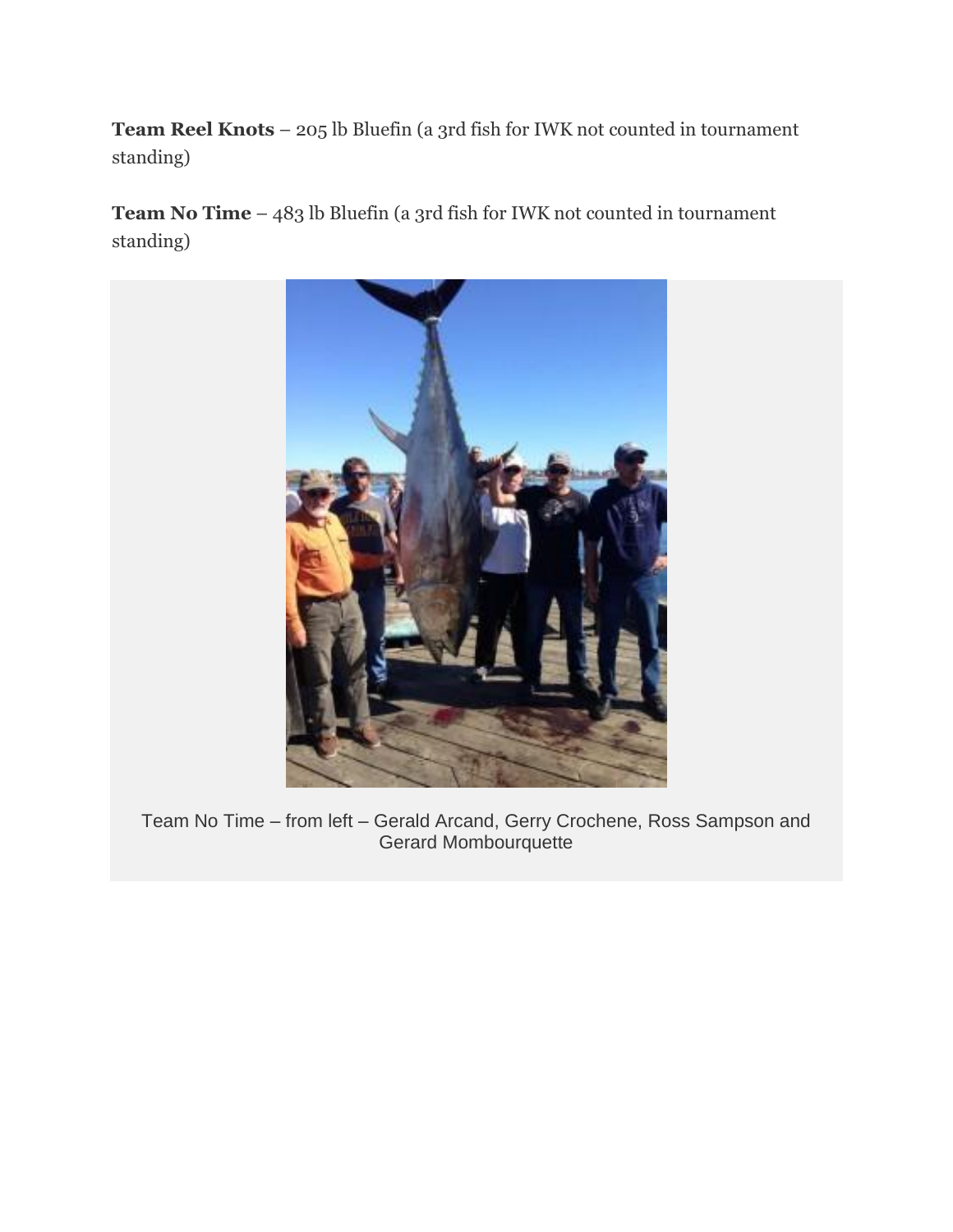#### **Team Edge** – 300 lb Bluefin



Team Edge led by Dave Edgecomb

### **END OF TOURNAMENT as the 10th tag of our quota limit was landed around 4 pm.**

Special note of thanks to **Team The Big Katunas** who were also hooked up when **Team Edge** managed to land the 10th tag fish. Teams were immediately notified and The Big Katunas graciously cut off their fish (it was a big one) to ensure that our tournament did not violate our DFO license conditions.

#### **Closing Ceremonies:**

Closing ceremonies and trophy presentations were held on Sunday night from 7-9 p.m. at Durty Nelly's Irish Pub in downtown Halifax, along with a silent auction and some good food and fish stories. There was great food donated, along with the venue space,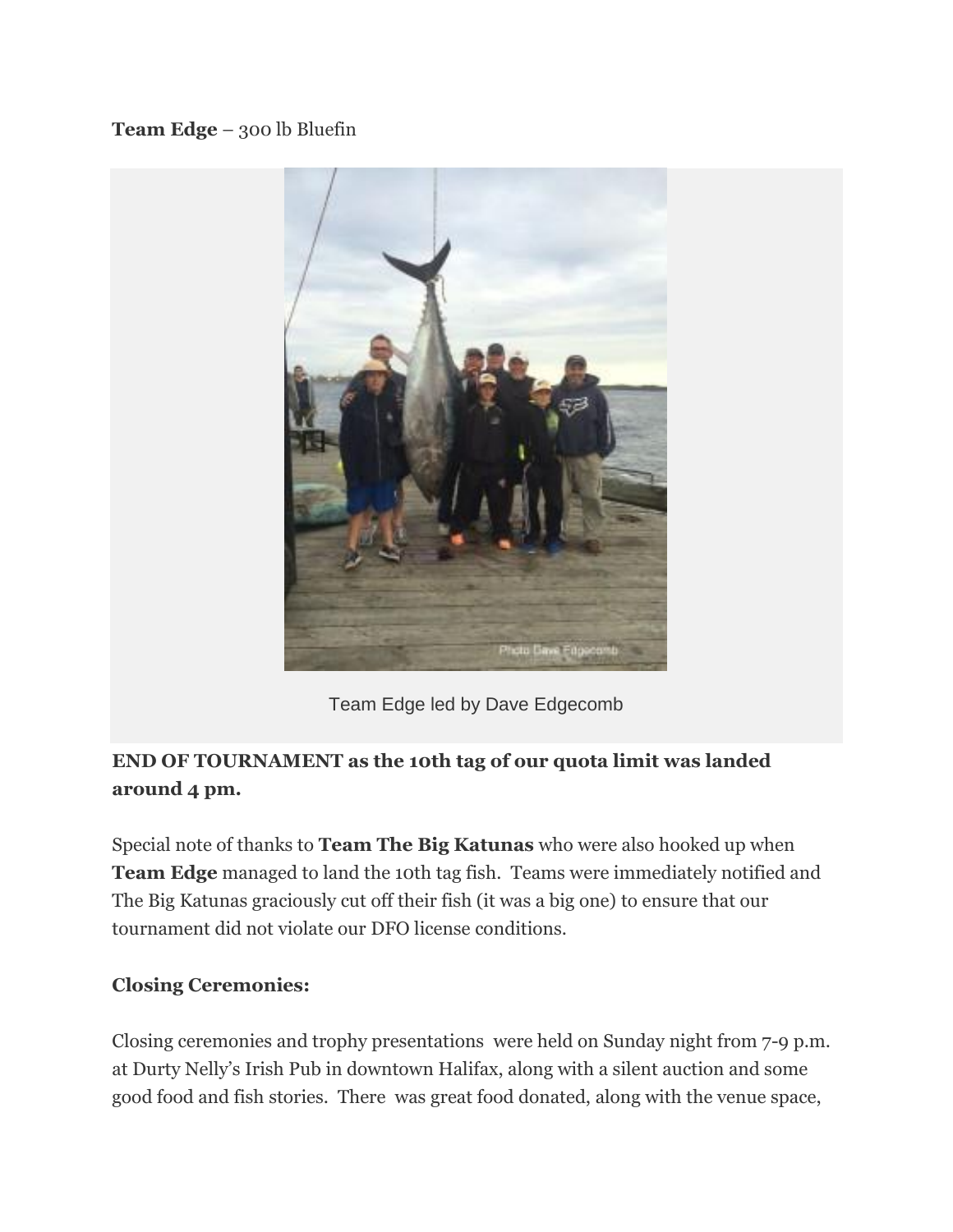by the great proprietors of Durty Nelly's with thanks from HTTS and the tournament participants. Below are a few pictures of the happy crowd provided by Debby Currie with our thanks.



Keeley Wallace, IWK Philanthropy Officer, Chris Purcell of Oceanview Fisheries and Elizabeth Hallet, Manager of Annual Giving at IWK Foundation (on the right)



The Master of Ceremonies was again Ric Hattiin for the 5th year running and opening remark by Ric thanked our sponsors and lauding the achievement of filling our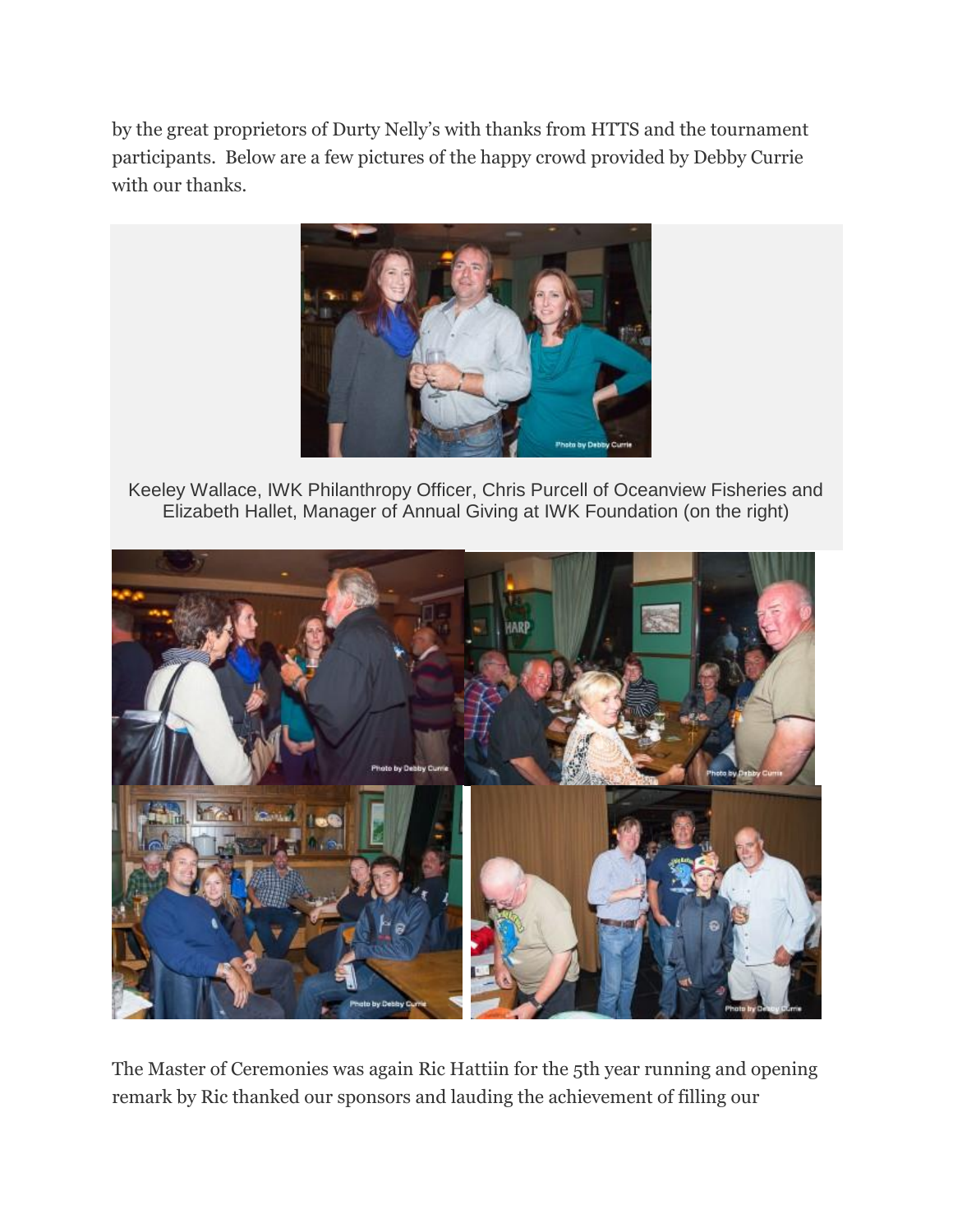10 tuna quota for the first time in the 5 year history of the HNSITT. The only time that our predecessors the former Halifax International Tuna Tournament (HITT) had achieved this goal was in 2003. Vic Heniss our president added to Ric's intro.



Ric and Vic Opening Remarks

Vic then introduced Elizabeth Hallet from the IWK to give us an overview of how the funds raised by the tournament will be used by the IWK and graciously thanked the tournament organizers and all the participant for our efforts.



Elizabeth Hallet giving the IWK appreciations.

Subsequently it was on to the Trophy presentations.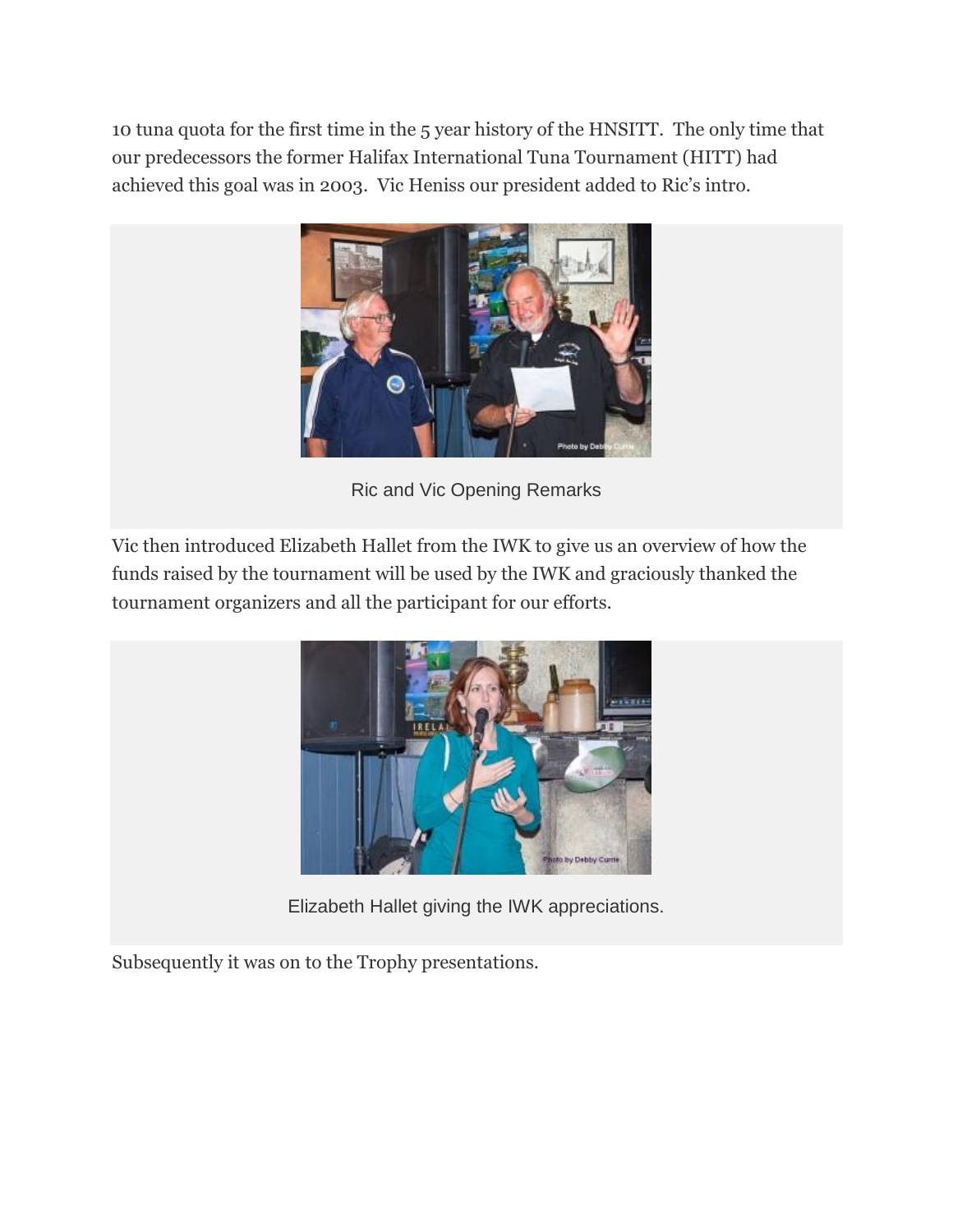#### **Wayne Hoskin Memorial Trophy**

It is with sadness that we have tragically lost one of our founding Halifax Tuna Tournament Society board members and an avid tournament participant in mid August of this year. Wayne Hoskin was the owner of Schooner Cove Marine in St. Margaret's Bay and had been a major supporter and donor to our tournament. He will be sorely missed.

Wayne's friends and tournament participants led by Calvin Ripley and Vic Heniss and other donors have commissioned the Wayne Hoskin Memorial Trophy to be given out each year to the Team that lands the first Bluefin to the dock for donation to the IWK. The Hoskin Family was on hand at our closing ceremony to present the trophy.



Hoskin family with trophy from left: David, Virginia and William

The winning team of this inaugural year of the **Wayne Hoskin Memorial Trophy** was **Team Reel Knots** who landed their 471 lb Bluefin to the dock at Bishops landing within the first few hours of the opening day of the tournament. The trophy was presented to Greg Mombourquette and his team by David Hoskin as the first presentation of the awards.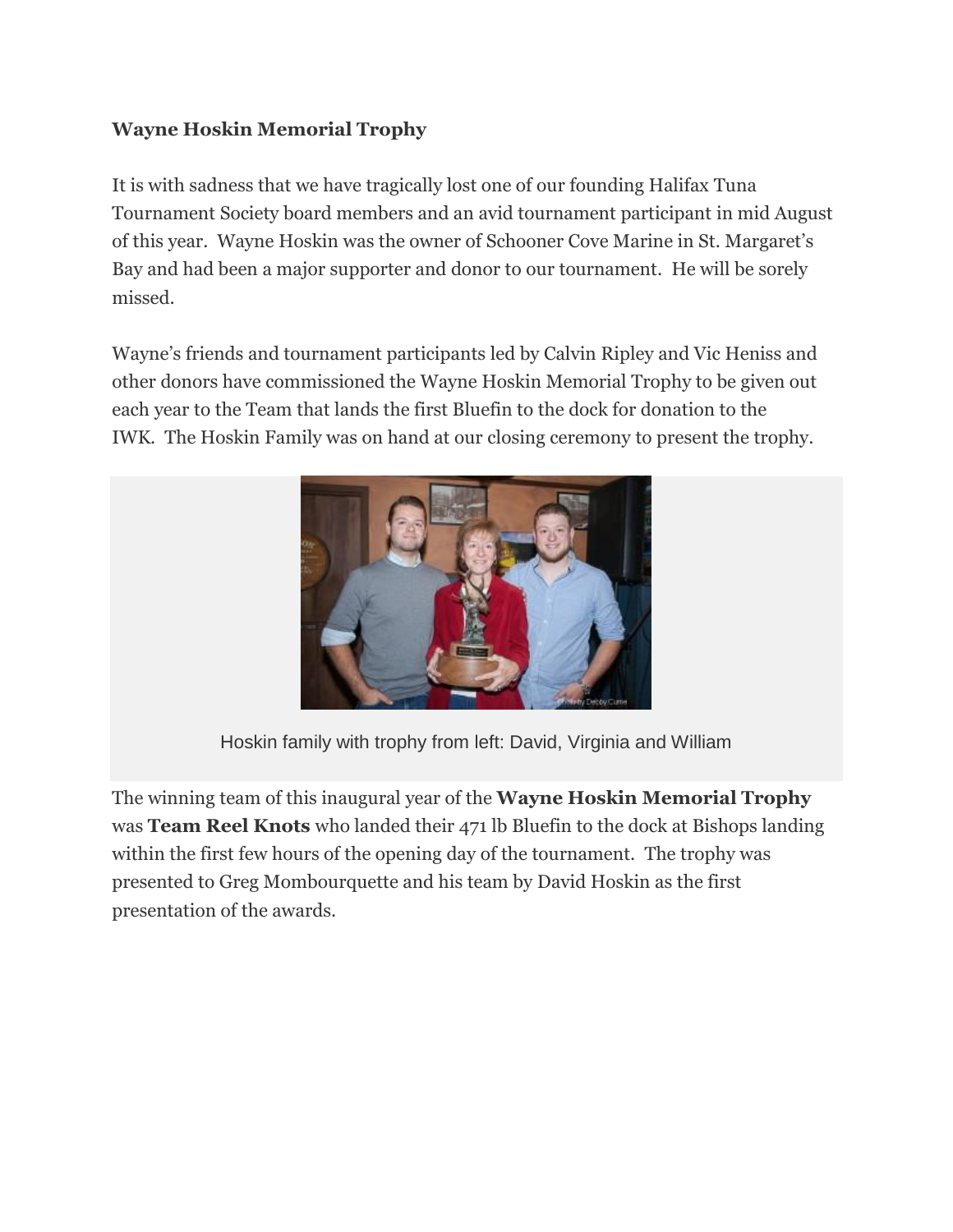

Hoskin Memorial Trophy – Team Reel Knots from the left: John Martell, Greg Mombourquette, David Hoskin, Chris Arcand, our MC Ric Hattin. Team members not present Mickey Kovacs and Dana Dorey.

At this point the agenda moved on to the awards for the winning teams. Although there was some confusion on the initial tournament placements it has always been the tournament policy to set placements based on the sizes of the **"first fish caught"** by any team. Should extra tags be provided to teams having caught a fish, any subsequent fish would be donated to the IWK and not count toward tournament placement. Although the largest fish of the tournament was a 573 lb Bluefin caught by **Team No Time** it was their second fish so didn't count toward the tournament placement. We and the IWK charity thank **Team No Time** for their great efforts in raising additional funds for the charity.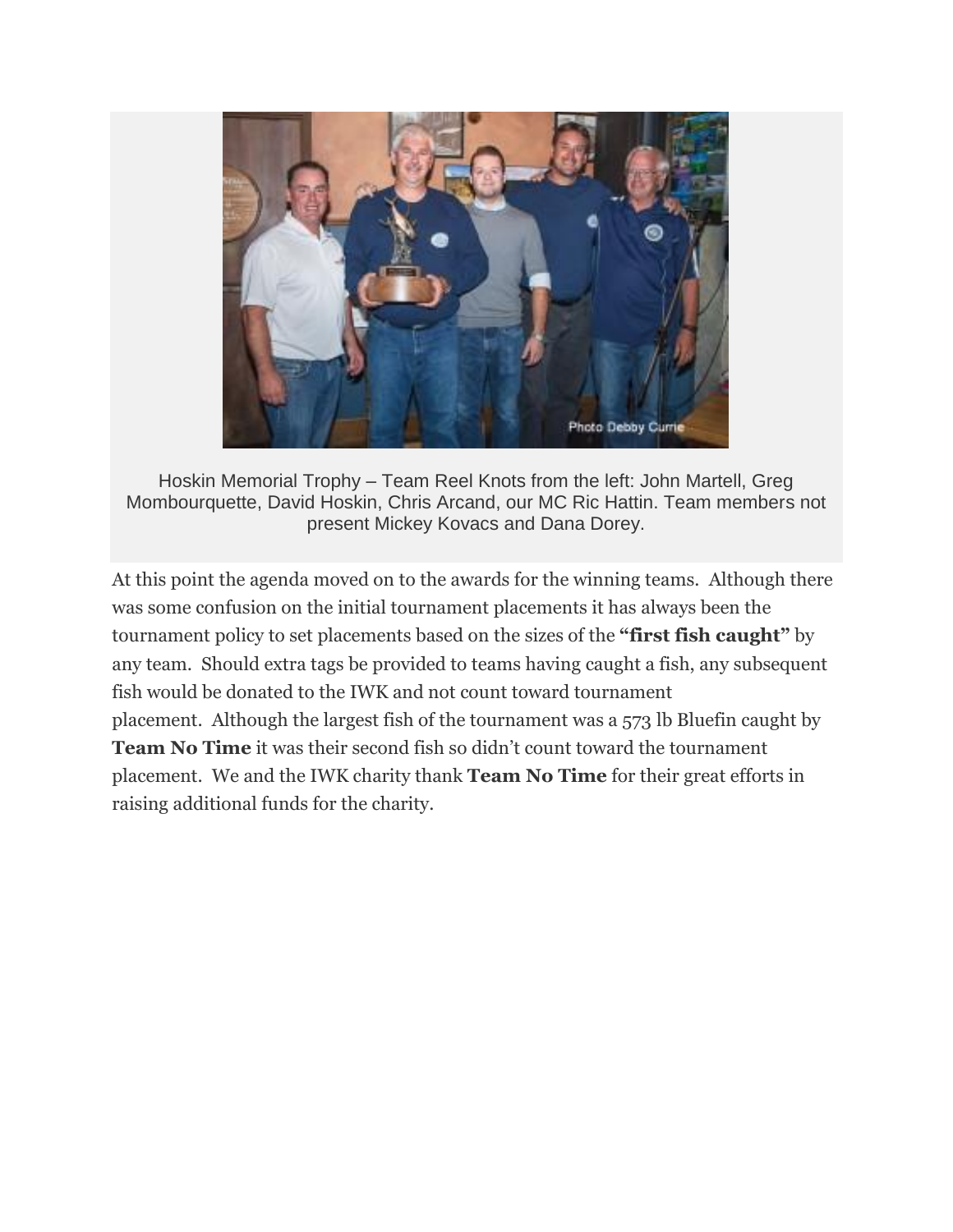#### **First Place: Team Reel Knots – 471 lb Bluefin**

Greg Mombourquette, Chris Arcand, John Martell, Mickey Kovacs and Dana Dorey



1st Place – Team Reel Knots with Halifax Herald Trophy – John Martell, Vic Heniss (HTTS), Greg Mombourquette and Chris Arcand.

#### **Second Place: Team Inventive Marine – 451 lb Bluefin**

Jamie Judge, Mark Flinn and Peter Frederick



2nd Place Team Inventive Marine: Jamie Judge and Mark Flinn.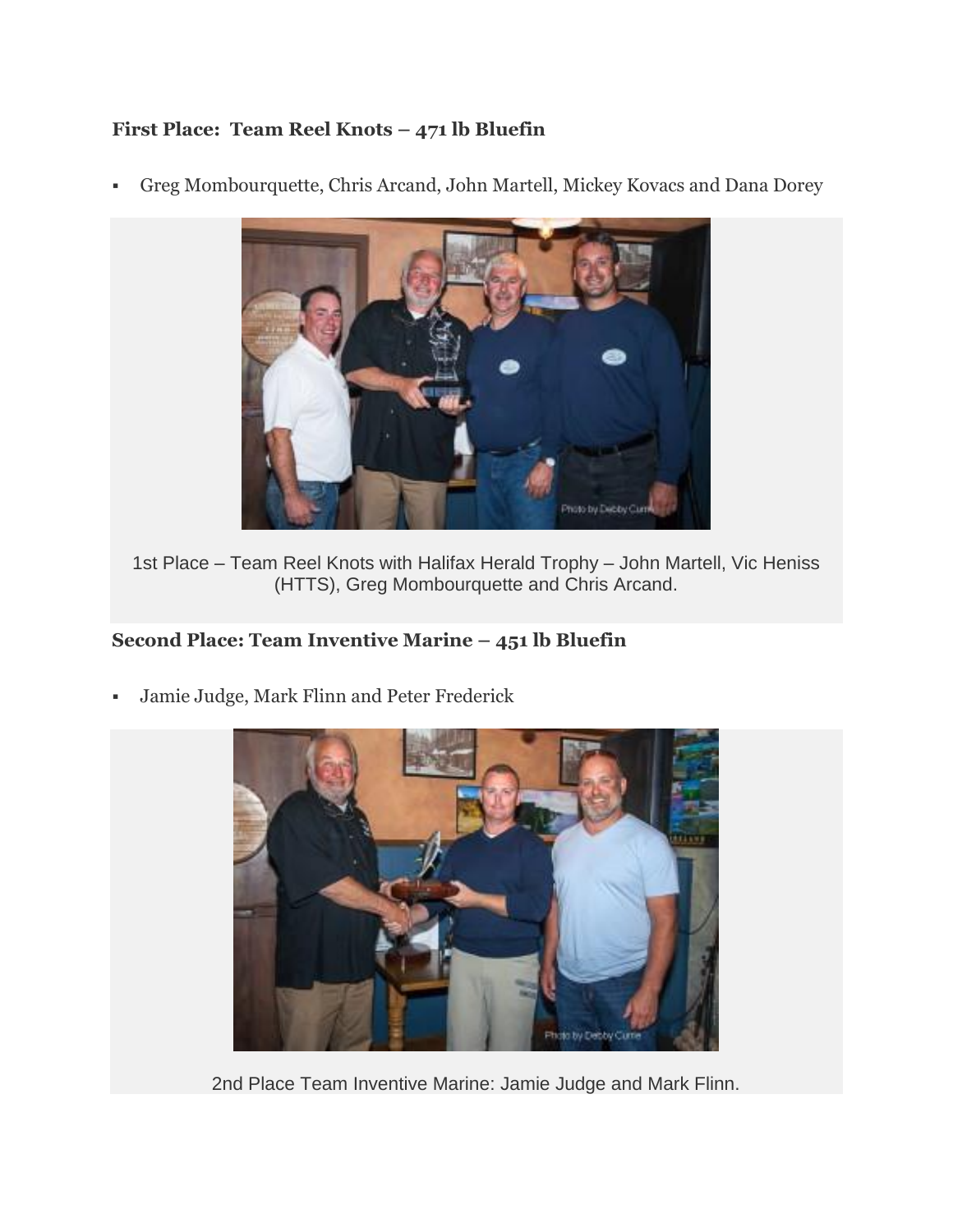#### **Third Place: Team Contender – 430 lb Bluefin**



James Smith, Thomas Poulsen, Ross Argante, Dave Greenwod and Hugh Smith.

3rd Place – Team Contender: From left James Smith, Ross Argante and Dave Greenwod.

The winning Team has also received a 1st place Halifax Nova Scotia International Tuna Tournament keeper trophy along with an invitation to the **Offshore World Championship Tournament** in Quepos, Costa Rica which will be held in April of 2016. Greg has already stated that his team will definitely be attending next April and we wish him good luck there as well.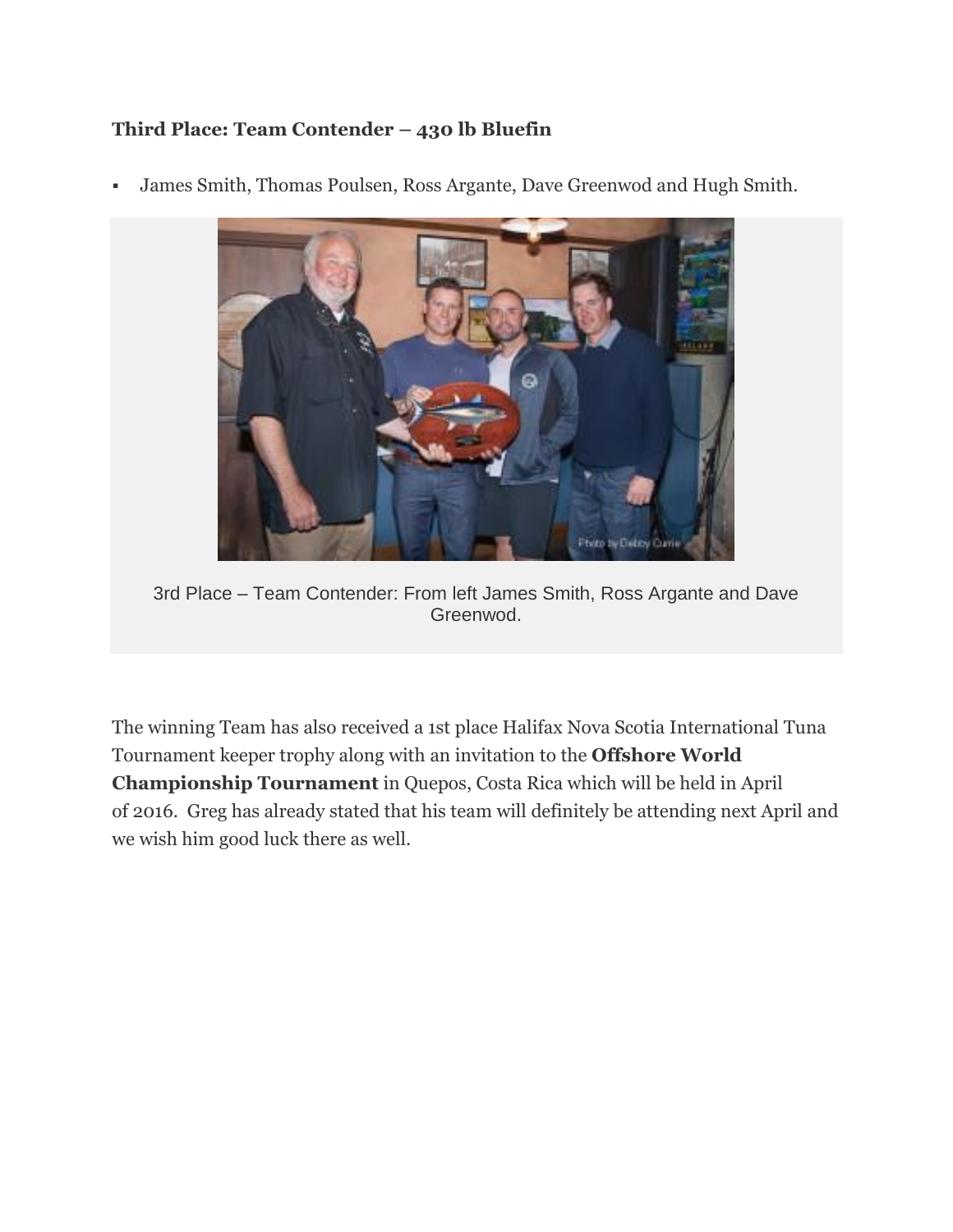

Team Reel Knots with the HNSITT keeper trophy and their invitation to the Offshore World Championships in Costa Rica next April.

Special thanks to Waterfront Development Corporation for providing a great venue and Oceanview Fisheries for bait, fish processing and marketing as well as to all of our sponsors and donors for their support.

Particular thanks to our volunteers: Bob Moore and wife Nadia, Biruta Heniss, Peter Simpkin and John Zevenhuizen along with MC Ric Hattin. Without this support our board wouldn't be able to organize and run the tournament, and also have the opportunity to actually fish in it.